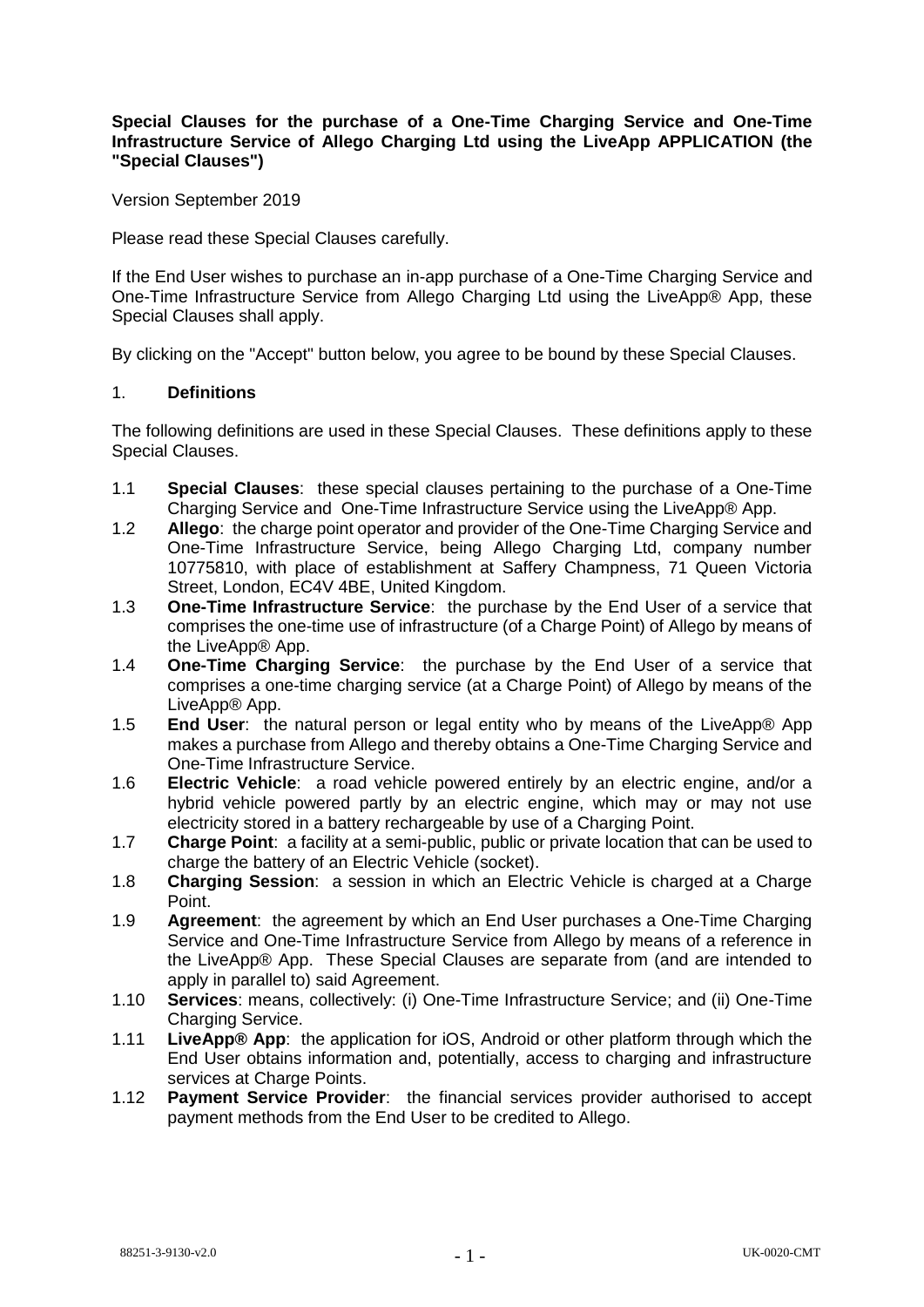# 2. **Use of information/Privacy**

- 2.1 The End User acknowledges and agrees that Allego may collect, process, and otherwise use its data (including personal data) in connection with the LiveApp**®** App for purposes that are required by applicable law, regulation, or to allow Allego to fulfill its business needs and legal obligations.
- 2.2 Further information on how Allego processes, collects, and uses personal data is set out in the Agreement.
- 2.3 By accepting the terms of these Special Conditions, the End User gives its explicit consent to the processing, storage and use of the information entered by the End User. The End User acknowledges and agrees that Allego may process, store and use the information provided by the End User in compliance with applicable law.
- 2.4 End User acknowledges and agrees that its payment details, including but not limited to credit card numbers and IBAN, may be stored (i) by the Payment Service Provider under the terms and conditions it stipulates; and (ii) by Allego, to the extent permitted by these Special Clauses and applicable law.
- 2.5 Allego may disclose the personal data provided by the End User to third parties for the purposes of the performance of these Special Clauses. The End User acknowledges and agrees that Allego may be obliged to provide personal data of the End User to third parties where required to do so pursuant to applicable law.

### 3. **Indemnity**

- 3.1 End User agrees that it releases Allego and all directors, employees, investors, customers and contract parties of Allego in full from all liability towards, and all further or other claims of, third parties resulting (whether directly or indirectly) from the End User's failure in the fulfilment or performance of these Special Clauses. The End User hereby waives any right of recovery against the aforesaid parties.
- 3.2 In using the One-Time Charging Service and One-Time Infrastructure Service the End User agrees that it will adhere to all instructions applicable to and in connection with the charging and Services, namely, both the instructions stipulated by Allego and any applicable statutory safety or other requirements.

# 4. **Liability**

- 4.1 The End User is liable for all damage resulting from improper or injudicious use of a Charge Point or improper or injudicious charging, and indemnifies Allego against any claims of third parties in this regard. The End User also indemnifies Allego against any claims of third parties in regard to conduct or circumstances for which the End User bears the expense and/or risk.
- <span id="page-1-0"></span>4.2 Allego is liable for harm or loss suffered by the End User as a result of an material failure of Allego in the fulfilment of its contractual obligations towards the End User, this subject to the condition that the End User notifies Allego thereof in writing within 10 business days after the day on which the End User observed or could reasonably have observed the defect or irregularity, notifying Allego of default and stipulating a reasonable term for fulfilment insofar as required by law.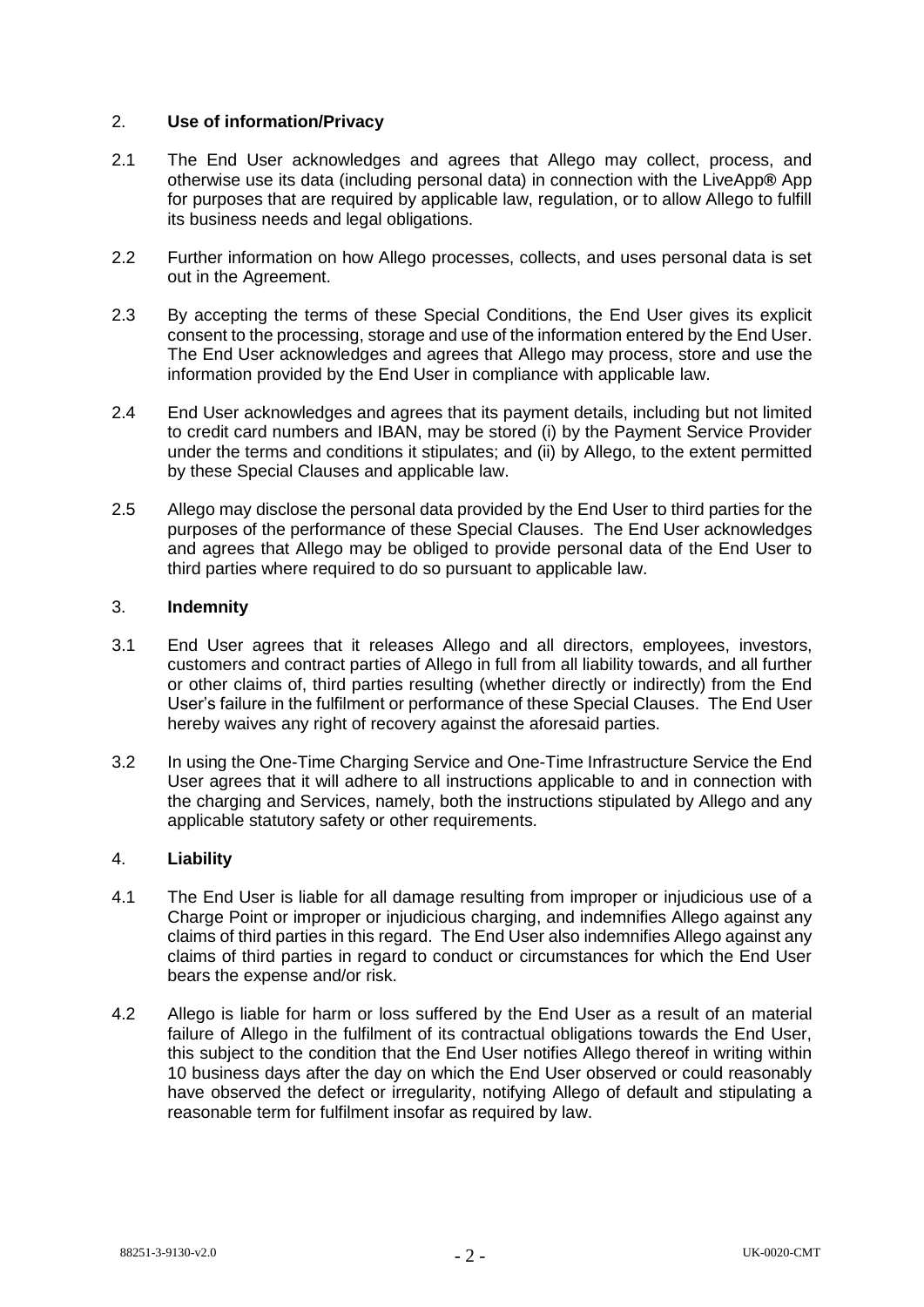- 4.3 Any liability referred to in paragraph [4.2](#page-1-0) is, if and insofar as possible in observance of the provisions of applicable law concerning liability, limited to compensation of direct harm or loss.
- 4.4 Allego shall not be liable for harm and loss that the End User may suffer as a result of the inability to charge or fully charge the Electric Vehicle or in connection with or resulting from the use or functioning of a Charge Point. Allego shall not be liable if the Electric Vehicle cannot be charged or fully charged due to a defect in the Electric Vehicle and/or the peripherals used, such as charging cables.
- 4.5 Allego shall not be liable to the End User under or in connection with these Special Clauses, whether for negligence, breach of contract, misrepresentation or otherwise for: (i) any indirect or consequential damage, harm or loss of End User (iii) loss of profit, goodwill, business opportunity or anticipated saving suffered by the End User, or (iii) loss or damage incurred by the End User as a result of third party claims.
- 4.6 Except as set out in these Special Clauses, all conditions, warranties and representations, express or implied by (i) statute; (ii) common law or (iii) otherwise, in relation to these Special Clauses are excluded.
- 4.7 The restrictions set out in the preceding paragraphs of this article will not operate to exclude or restrict Allego's liability for harm or loss that is the result of fraud or gross negligence of Allego.
- 4.8 Allego is not obliged to fulfil any obligation where prevented from doing so as the result of *force majeure*.

# 5. **Costs**

- 5.1 For the One-Time Infrastructure Service Allego charges a fee consisting of one or more of the following components:
	- fixed starting fee (amount depends on the location and charge voltage used):
	- variable charge fee (hourly fee or kWh fee) (amount may depend on the location and charge voltage used);
	- any applicable transaction costs, depending on the method of payment;
	- any applicable connection costs, for the time that the Electric Vehicle is not being charged but is connected to the Charge Point.
- 5.2 For the charging, alongside the fee charged by Allego for One-Time Infrastructure Service, Allego also requires a fee for the One-Time Charging Service.
- 5.3 Prior to a Charging Session, the End User is informed of the specifically applicable fees in the LiveApp® App for the Charge Point in question where Allego offers a One-Time Charging Service and One-Time Infrastructure Service. If the End User enters into an agreement with Allego for the supply of the One-Time Charging Service and One-Time Infrastructure Service, then payment is to be made by means of a Payment Service Provider, and after the completion of the One-Time Charging Service and One-Time Infrastructure Service the End User will be informed of the costs incurred.

#### 6. **Payment**

6.1 Payment is made via a Payment Service Provider.